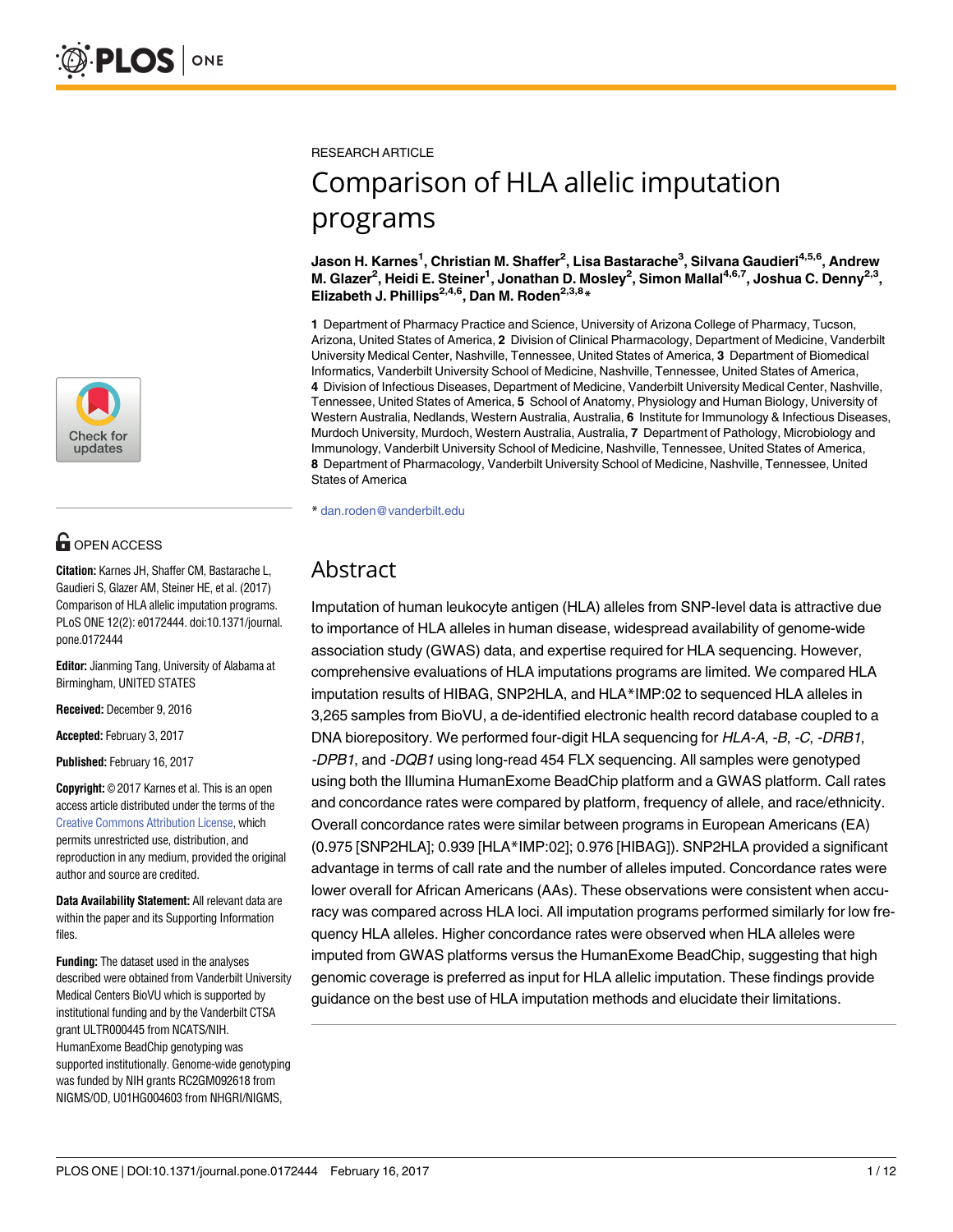<span id="page-1-0"></span>

and U19HL065962 from NHGRI/NIGMS. BioVU is supported by institutional funding and by the Vanderbilt CTSA grant UL1TR000445 from NCATS/ NIH. JHK has been supported by the VUMC Clinical Pharmacology Training grant (T32 GM07569), the American Heart Association (16SDG29090005 and 15POST22660017), and an ACCP Research Institute Futures Grants Award from the American College of Clinical Pharmacy. SR is supported by 5U01GM092691-04 and 1R01AR062886-01. The funders had no role in study design, data collection and analysis, decision to publish, or preparation of the manuscript.

**Competing interests:** The authors have declared that no competing interests exist.

## **Introduction**

The major histocompatibility complex (MHC) and human leukocyte antigen (HLA) genes are extensively studied due to their key role in immune response.[[1\]](#page-10-0) Human Leukocyte Antigen (HLA) alleles have been implicated as risk factors for autoimmune diseases, infections, cancer, and immune-mediated adverse drug reactions. The HLA region is characterized by high linkage disequilibrium and a small number of single nucleotide polymorphisms (SNPs) can be used to tag the majority of HLA alleles.[[2](#page-10-0)] Consequently, HLA alleles are frequently imputed from SNP-level data due to the widespread availability of genome-wide association study (GWAS) data and the expense and expertise required to directly sequence HLA loci with four digit resolution.[[2](#page-10-0)] While HLA imputation programs have been applied successfully, notably in disease immunopathology,[[3](#page-10-0),[4](#page-10-0),[5](#page-10-0)] comparisons of the performance of commonly used programs are limited.[\[6](#page-10-0)] In addition, the performance of HLA imputation programs with respect to the effect of genotyping platform, race/ethnicity, and frequency of HLA alleles is not well studied.

Multiple approaches that impute HLA alleles from single nucleotide polymorphism (SNP) level data are available. Imputation methods include (1) HLA Genotype Imputation with Attribute Bagging (HIBAG), which employs multiple expectation-maximization-based classifiers to estimate the likelihood of HLA alleles; [\[7\]](#page-10-0) (2)  $HLA$ \*IMP:02 which uses a haplotype graphbased approach based on SNP data from multiple populations that can accommodate haplotypic diversity;[\[8\]](#page-10-0) and (3) SNP2HLA which uses the imputation software package BEAGLE to impute both HLA alleles and the amino acid substitutions for those classical alleles.[\[9](#page-10-0)] These programs are freely available and have been used in published reports.[[3](#page-10-0),[4](#page-10-0),[5](#page-10-0)]

Although the accuracy of these HLA imputation programs has been compared to sequence data, few previous studies have directly compared their relative accuracies.[\[6,10\]](#page-10-0) These studies report varying results, were conducted in small homogeneous populations, looked only at class II alleles, and do not test the effect of SNP genotyping platform, race/ethnicity, and HLA allele frequency on imputation accuracy.  $[5,11,12]$  The present study compares imputation accuracy of three widely-used programs in a large population with both European and African ancestries. This comparison is necessary to guide the optimal application of these programs and elucidate their limitations.

# **Materials and methods**

# Study population

The study population was identified in BioVU, the Vanderbilt DNA databank that links DNA extracted from discarded blood samples to de-identified electronic health records (EMRs).[[13](#page-11-0)] BioVU patients were enrolled from the Vanderbilt University Medical Center in Nashville, TN. The study population was selected from the Vanderbilt Electronic Systems for Pharmacogenomic Assessment (VESPA) cohort, which aims to analyze DNA samples from the BioVU database and EMRs to investigate the genetic underpinning for disease and drug response. [\[14,15\]](#page-11-0) This study was approved by the Institutional Review Board at Vanderbilt University as described previously.[\[13,15\]](#page-11-0)

# HLA typing

Sequence based typing on a deep sequencing platform is currently considered the gold standard for class I and II high resolution. HLA typing High resolution, four-digit HLA sequencing was performed for *HLA-A*, *HLA-B*, *HLA-C*, *HLA-DRB1*, *HLA-DPB1*, and *HLA-DQB1* at the Institute for Immunology and Infectious Diseases (IIID) at Murdoch University in Perth,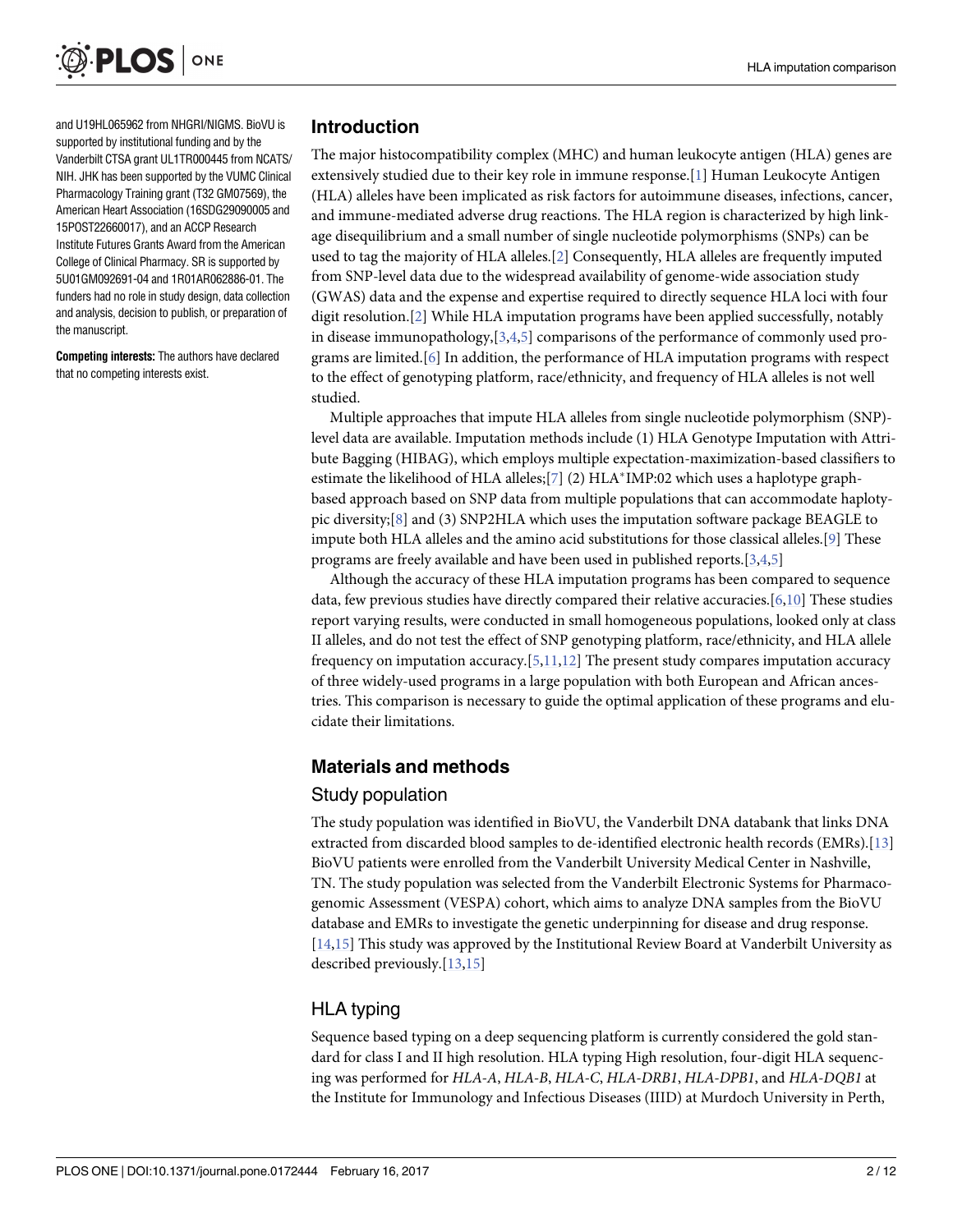<span id="page-2-0"></span>Australia. The IIID is accredited by the American Society for Histocompatibility and Immunogenetics (ASHI) and the National Association of Testing Authorities (NATA) and the pipeline described below has been used in multiple previous studies.[\[16,17\]](#page-11-0) Specific HLA Loci were PCR amplified using sample specific MID-tagged primers that amplify polymorphic exons from class I (A, B, C exons 2 and 3) and class II (DQ, exons 2 and 3; DRB and DPB1, exon 1) HLA loci. MID tagged primers have been optimized to minimize allele dropouts and primer bias. Amplified DNA products from unique MID tagged products (up to 48 MIDs) were pooled in equimolar ratios and subjected to library preparation, quantitation and emulsion PCR suitable for entry into the 454 FLX sequencing pipeline for long read sequencing. Clonally enriched beads were sequenced using 454 Titanium chemistry on a 454 FLX+ sequencer. Sequences were separated by MID tags and alleles called using an in house accredited HLA allele caller software pipeline that minimizes the influence of systematic sequencing errors in 454 data. Alleles were called using the latest IMGT HLA allele database as the allele reference library. Sample to report integrity were tracked and checked using proprietary and accredited Laboratory Information and Management System (LIMS) and HLA analysis reporting software that performs comprehensive allele balance and contamination checks on the final dataset. All samples that were successfully typed were included in the study population.

# SNP-level genotyping

All samples included in this study population ( $n = 3,265$ ) were genotyped using a genomewide platform, either the Illumina<sup>®</sup> HumanOmni1-QUAD (n = 2,430 [74%]) or HumanOmni5-QUAD BeadChip (n = 835 [26%]). The HumanOmni1-QUAD contains 11,675 SNPs in the HLA region and the HumanOmni5-QUAD contains 26,952 SNPs in the HLA region (GRCh37 chr6:28,477,797–33,448,354). In addition, 96% of the samples (n = 3,152) were also typed using the Illumina<sup>®</sup> HumanExome BeadChip, which contains putative functional exonic variants and a small amount of non-exonic content including 2,061 HLA tagging SNPs. SNP data from both the HumanExome BeadChip and GWAS platforms were cleaned using the quality control (QC) pipeline developed by the eMERGE Genomics Working Group.  $[18,19]$  Samples were classified as being of European or African descent ( $>90\%$  European ancestry for European decent and  $\geq$  80% African ancestry for African decent) using ancestry informative markers (AIMs) from genome-wide platforms input into STRUCTURE using Hapmap reference populations.[\[20\]](#page-11-0) To further assess admixture, principal components analysis (PCA) was also performed on GWAS data and compared to PCA generated using 1000 Genomes samples.

# HLA allele imputation

Classical four digit HLA alleles were imputed from SNP data from HumanExome BeadChip and GWAS platforms using HIBAG version  $3$ , [\[7](#page-10-0)] HLA\*IMP:02, [[8\]](#page-10-0) and SNP2HLA (8/7/2102). [\[9](#page-10-0)] The Type 1 Diabetes Genetics Consortium (T1DGC) reference panel was used for SNP2HLA and HIBAG whereas HLA\*IMP:02 uses an internal reference panel. Individual dosages for classical 4-digit alleles at *HLA-A*, *-B*, *-C*, *-DQA1*, *-DQB1* and *-DRB1* were imputed. A posterior probability (PP) cutoff of 0.5 was implemented for imputed alleles based on previous literature.[\[6](#page-10-0)[,21\]](#page-11-0) The three HLA imputation software programs were compared to sequenced HLA alleles using the latest available version of each program. A sensitivity analysis was also performed to account for imputed alleles with similar PPs. In our primary analysis, a given sample could be assigned one imputed allele with a PP of 0.51 and another imputed allele with a PP of 0.49, indicating minimal confidence of one imputed allele over the other. To exclude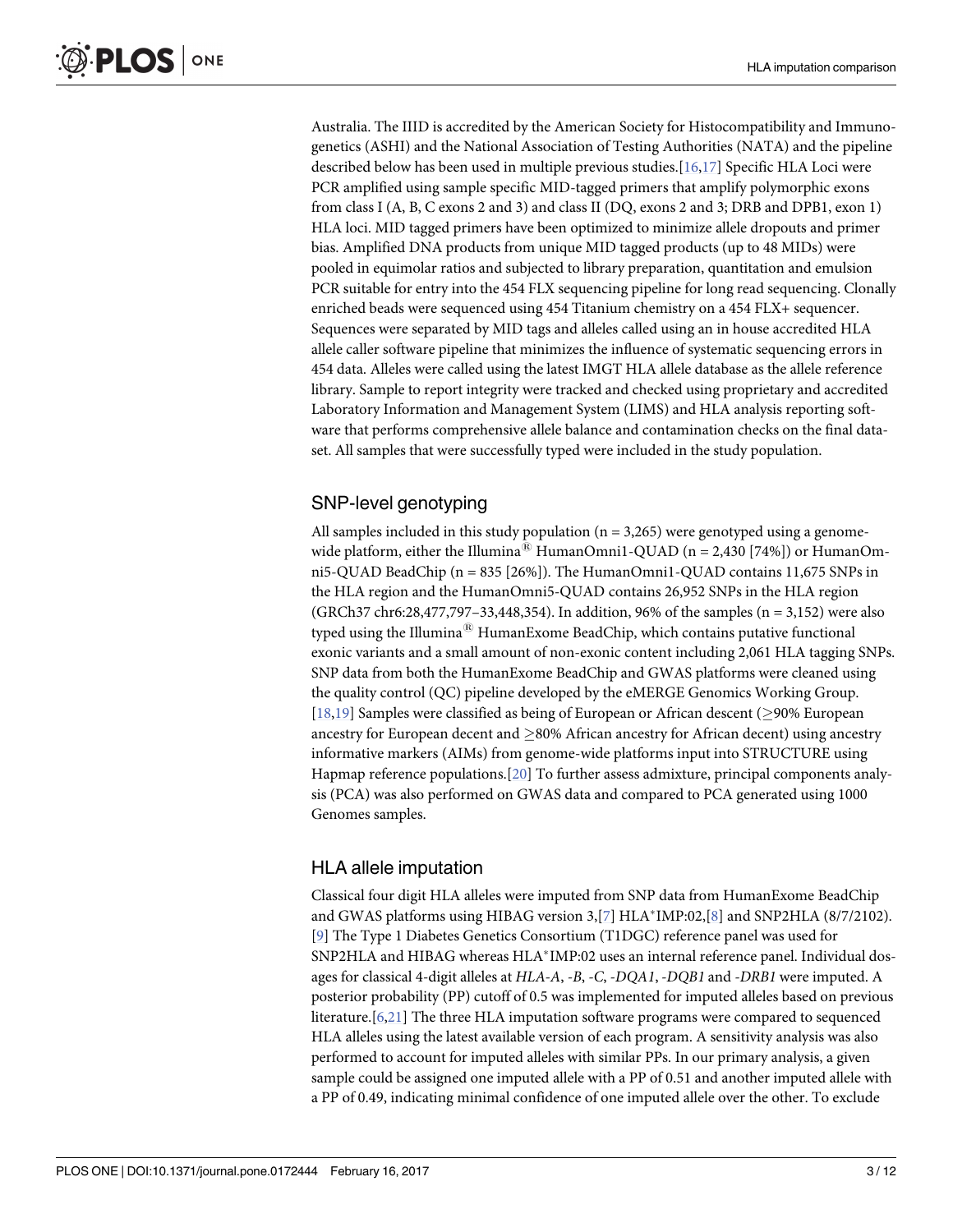<span id="page-3-0"></span>such imputations, the highest and second highest PP was used to calculate a posterior probability ratio and HLA allele calls were excluded if this ratio was less than 1.5.

#### Statistical analysis

The primary assessment metrics for each imputation program were concordance with sequenced HLA type results and call rate. Call rate was defined as the number of imputed alleles divided by the total number of individuals for which imputation was attempted. Concordance was defined as the number of imputed four digit alleles matching sequenced alleles divided by the total number of imputed alleles within the population. The calculation of concordance thereby did not consider individuals for which alleles were not imputed. For instance, if an imputation program did not impute an allele for an individual, this would not affect the concordance rate, but the call rate would be decreased for that imputation program. The total number of HLA alleles imputed by each program is also reported, which did not require an individual within the population to possess that allele. We assessed the relative accuracy of the three imputation programs and the robustness of each program to differences in race/ethnic group (European versus African ancestry), SNP genotyping platform (HumanExome BeadChip, HumanOmni1-QUAD, and HumanOmni5-QUAD), and frequency of HLA allele (minor allele frequency less than 0.05 and 0.01).

#### **Results**

Our study population ( $n = 3,265$ ) included 1,592 females (48.8%) and had an average age of 57.8 (standard deviation 20.8) years. Our population was comprised of 2,947 European Americans (EAs) (90.2%) and 318 African Americans (AAs) by Structure-defined race. The average percent European, African, and Asian ancestry for the European ancestry study population was 98.2%, 1.0%, and 0.8% respectively and for the African ancestry study population, these percentages were 17.7%, 79.1%, and 3.3%, respectively. Principal components analysis suggested limited admixture in both the European and African ancestry study populations. [\(Fig](#page-4-0) 1)

SNP2HLA provided imputations for the largest overall number of HLA alleles at 210 com-pared to HLA\*IMP:02 (140 alleles) and HIBAG (175 alleles). ([Table](#page-4-0) 1) The performance was excellent in EAs with overall concordance greater than 93% for all three programs. However, performance was poorer in AAs with reduced concordance rates (0.919 [SNP2HLA]; 0.619  $[HLA<sup>*</sup>IMP:02]; 0.929 [HIBAG]).$  The overall concordance rate compared to HLA sequencing was highest for HIBAG (97.6% in EAs and 92.9% in AAs) and SNP2HLA (97.5% in EAs and 91.9% in AAs) compared to  $HLA^*IMP:02$  (93.9% in EAs and 61.9% in AAs). The overall call rate was highest for SNP2HLA. [\(Table](#page-4-0) 1)

The concordance rate by HLA loci imputed from GWAS platforms (HumanOmni1-QUAD and HumanOmni5-QUAD) ranged from 98.8% for SNP2HLA and HIBAG in *HLA-DQB1* in EAs and 41.4% for HLA<sup>\*</sup>IMP:02 in *HLA-DRB1* in AAs. [\(Table](#page-5-0) 2) All programs had higher concordance rates and call rates in EAs compared to AAs, although consistently higher call rates were observed with SNP2HLA and consistently lower call and concordance rates were observed with HLA<sup>\*</sup>IMP:02. Class I and class II HLA alleles were imputed with similar accuracy by all programs in EAs. In the sensitivity analysis implementing a posterior probability ratio cutoff of 1.5, we observed slightly increased concordance rates and slightly decreased call rates for each imputation program overall and by HLA locus. (S1 [File](#page-9-0))

When divided by platform, HLA imputation for each program had the highest concordance when the HumanOmni5-QUAD platform, which included the largest number of genotyped SNPs and the most comprehensive coverage in the HLA region, was used as input versus HumanOmni1-QUAD. ([Table](#page-5-0) 3) Concordance rates were lower when HumanExome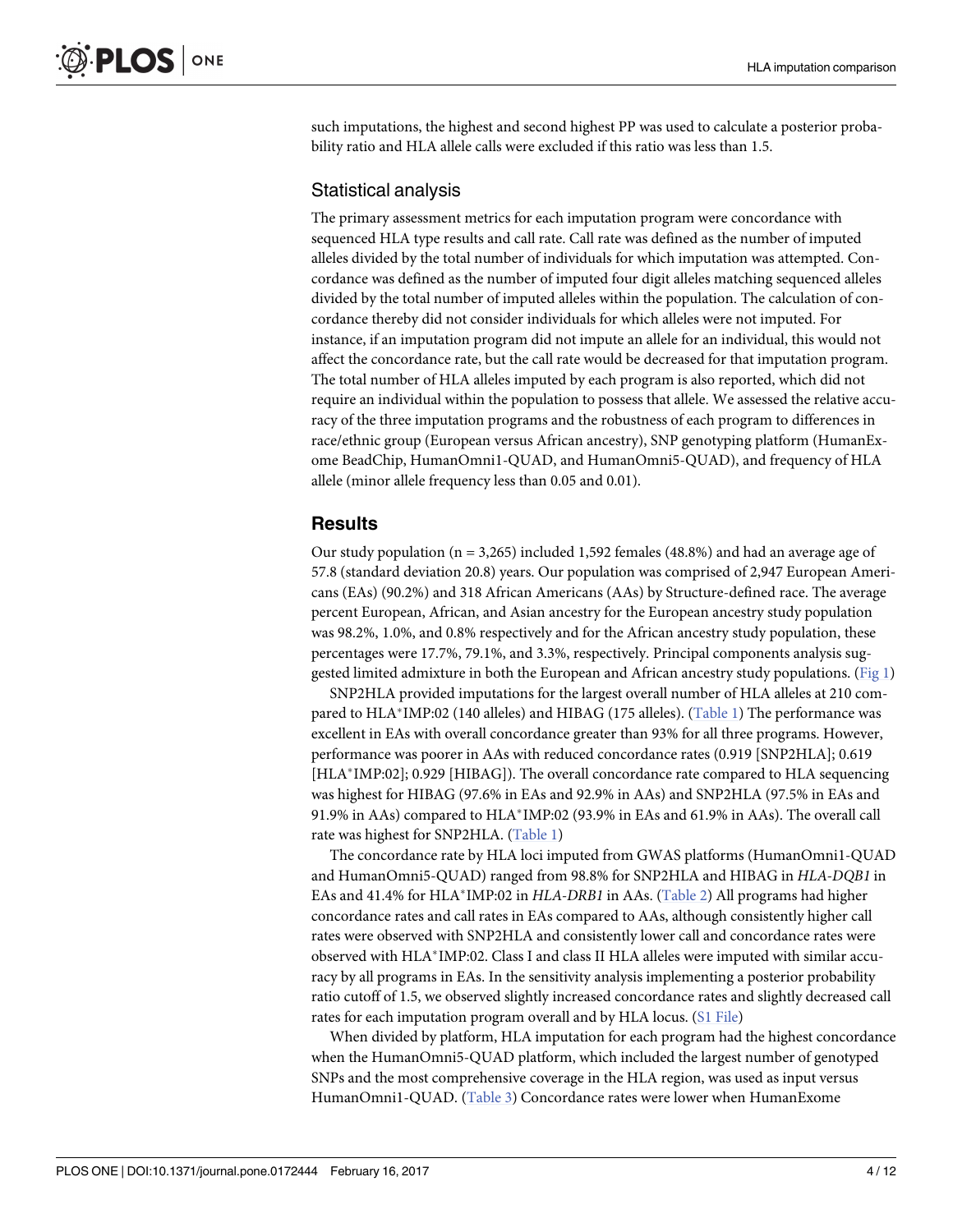<span id="page-4-0"></span>



doi:10.1371/journal.pone.0172444.g001

| <b>Race/Ethnicity</b>                          | <b>Imputation Program</b> | <b>Concordance Rate</b> | <b>Call Rate</b> | <b>Predicted Alleles (n)</b> |
|------------------------------------------------|---------------------------|-------------------------|------------------|------------------------------|
| European Americans (n = $2.947$ ) <sup>1</sup> | SNP2HLA                   | 0.975                   | 1.00             | 210                          |
|                                                | HLA*IMP:02                | 0.939                   | 0.985            | 140                          |
|                                                | <b>HIBAG</b>              | 0.976                   | 0.978            | 175                          |
| African Americans (n = $318$ ) <sup>2</sup>    | SNP2HLA                   | 0.919                   | 0.999            | 174                          |
|                                                | HLA*IMP:02                | 0.619                   | 0.768            | 134                          |
|                                                | <b>HIBAG</b>              | 0.929                   | 0.584            | 131                          |

Concordance and call rates generated from imputed alleles with posterior probability>0.50 versus sequenced alleles after combining data for HumanOmni1-QUAD and HumanOmni5-QUAD platforms by race/ethnicity.

<sup>1)</sup> Based on sequencing, 325 distinct four digit alleles were present in the European American population.

<sup>2)</sup> Based on sequencing, 219 distinct four digit alleles were present in the African American population.

doi:10.1371/journal.pone.0172444.t001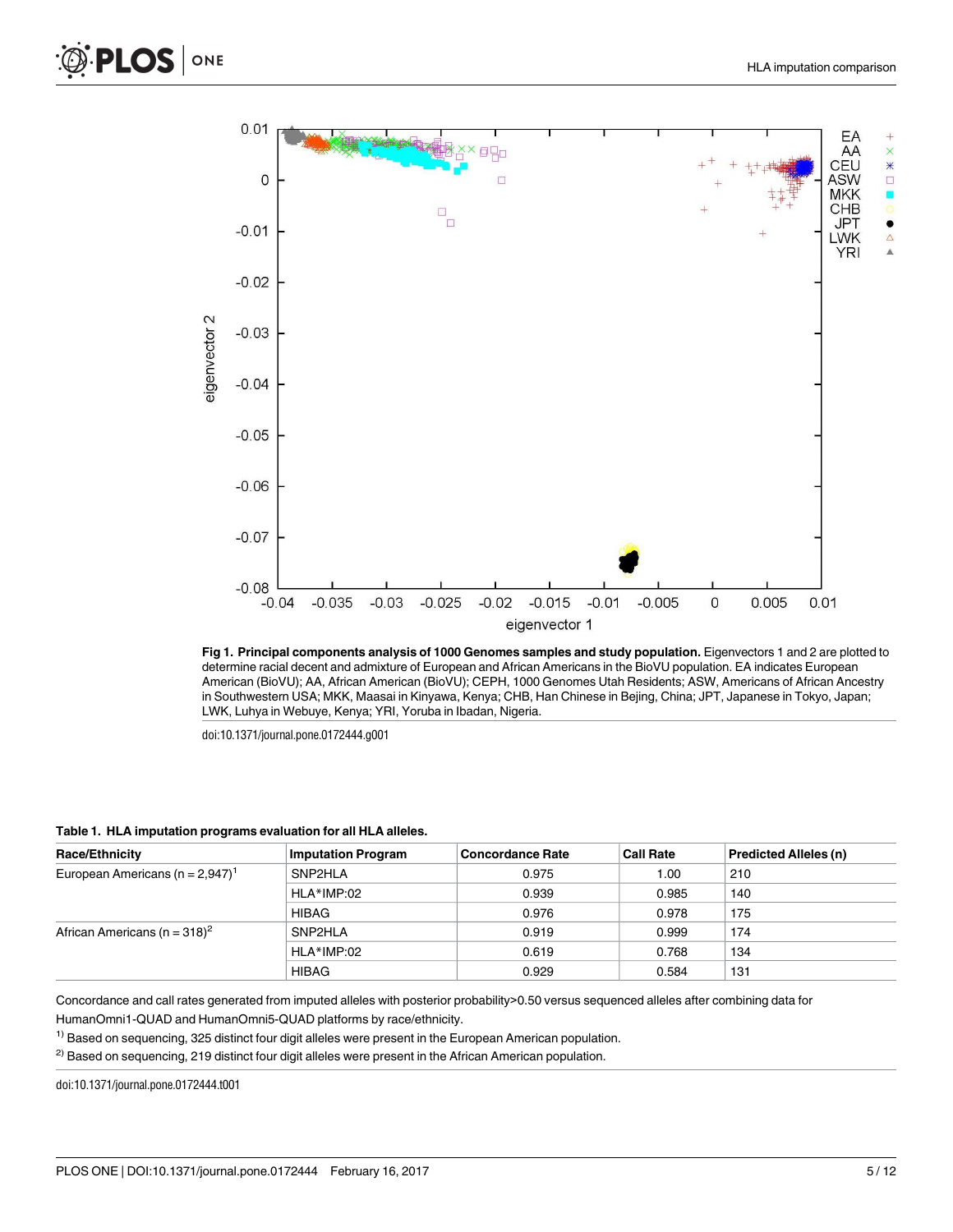| <b>Allele</b>   | <b>Imputation Program</b> | <b>European Americans</b> |                  |                         | <b>African Americans</b> |  |
|-----------------|---------------------------|---------------------------|------------------|-------------------------|--------------------------|--|
|                 |                           | <b>Concordance Rate</b>   | <b>Call Rate</b> | <b>Concordance Rate</b> | <b>Call Rate</b>         |  |
| HLA-A           | SNP2HLA                   | 0.983                     | 0.999            | 0.969                   | 0.995                    |  |
|                 | HLA*IMP:02                | 0.963                     | 0.997            | 0.675                   | 0.855                    |  |
|                 | <b>HIBAG</b>              | 0.986                     | 0.996            | 0.960                   | 0.796                    |  |
| $HLA-B$         | SNP2HLA                   | 0.969                     | 1.00             | 0.884                   | 1.00                     |  |
|                 | HLA*IMP:02                | 0.952                     | 0.979            | 0.423                   | 0.752                    |  |
|                 | <b>HIBAG</b>              | 0.978                     | 0.967            | 0.953                   | 0.403                    |  |
| HLA-C           | SNP2HLA                   | 0.987                     | 1.00             | 0.884                   | 1.00                     |  |
|                 | HLA*IMP:02                | 0.984                     | 0.994            | 0.792                   | 0.741                    |  |
|                 | <b>HIBAG</b>              | 0.987                     | 0.992            | 0.957                   | 0.619                    |  |
| <b>HLA-DPB1</b> | SNP2HLA                   | 0.957                     | 1.00             | 0.945                   | 1.00                     |  |
|                 | HLA*IMP:02                | 0.829                     | 0.987            | 0.567                   | 0.708                    |  |
|                 | <b>HIBAG</b>              | 0.957                     | 0.975            | 0.834                   | 0.475                    |  |
| HLA-DQB1        | SNP2HLA                   | 0.988                     | 1.00             | 0.907                   | 1.00                     |  |
|                 | HLA*IMP:02                | 0.983                     | 0.993            | 0.845                   | 0.761                    |  |
|                 | <b>HIBAG</b>              | 0.988                     | 0.990            | 0.904                   | 0.654                    |  |
| <b>HLA-DRB1</b> | SNP2HLA                   | 0.964                     | 1.00             | 0.920                   | 1.00                     |  |
|                 | HLA*IMP:02                | 0.924                     | 0.961            | 0.414                   | 0.791                    |  |
|                 | <b>HIBAG</b>              | 0.959                     | 0.946            | 0.946                   | 0.557                    |  |

#### <span id="page-5-0"></span>**[Table](#page-3-0) 2. Concordance rate and call rate for each imputation program.**

Concordance and call rates generated from imputed alleles with posterior probability>0.50 versus sequenced alleles after combining data for HumanOmni1-QUAD and HumanOmni5-QUAD platforms by HLA locus and race/ethnicity.

doi:10.1371/journal.pone.0172444.t002

BeadChip data was used as input. SNP2HLA and HIBAG maintained high concordance rates despite the loss of genomic coverage associated with the HumanExome BeadChip, whereas HLA<sup>\*</sup>IMP:02 showed a greater decrease in concordance. These observations were consistent in both EAs and AAs. All imputation programs performed well for low frequency alleles with little differences in concordance rate for frequency*<*0.05 (0.981 [SNP2HLA]; 0.951 [HLA\*IMP:02]; 0.975 [HIBAG]) and for frequency < 0.01 (0.979 [SNP2HLA]; 0.945 [HLA\*IMP:02]; 0.971 [HIBAG]). (Table 3)

Figs [2](#page-6-0) and [3](#page-7-0) show the frequency of imputed plotted against concordance rates by imputation program in EAs and AAs. These figures suggest that HLA\*IMP:02 underperformed in terms of accuracy versus the SNP2HLA and HIBAG in both EAs and AAs. Although the majority of low frequency alleles had high concordance rates, alleles with poor concordance to

| Table 3. Concordance rates and call rates for imputation programs for all HLA loci by platform and allele frequency in European Americans. |  |
|--------------------------------------------------------------------------------------------------------------------------------------------|--|
|--------------------------------------------------------------------------------------------------------------------------------------------|--|

|                                   |                                   | <b>SNP2HLA</b> | HLA*IMP:02 | <b>HIBAG</b> |
|-----------------------------------|-----------------------------------|----------------|------------|--------------|
| <b>Platform</b>                   | HumanExome BeadChip               | .969/.999      | .892/.950  | .976/.973    |
|                                   | HumanOmni1-QUAD                   | .975/1.00      | .939/.985  | .976/.978    |
|                                   | HumanOmni5-QUAD                   | .975/1.00      | .938/.985  | .975/.977    |
|                                   | HumanOmni1-QUAD / HumanOmni5-QUAD | .976/1.00      | .942/.986  | .979/.979    |
| HLA allele Frequency <sup>1</sup> | Freg. < 0.05                      | $.981/-$       | $.951/-$   | $.975/-$     |
|                                   | Freg. < 0.01                      | $.979/-$       | .945/      | $.971/-$     |

Freq. indicates frequency cutoff; HLA, human leukocyte antigen.

 $1)$  Call rates not estimated when frequency cutoffs were implemented

doi:10.1371/journal.pone.0172444.t003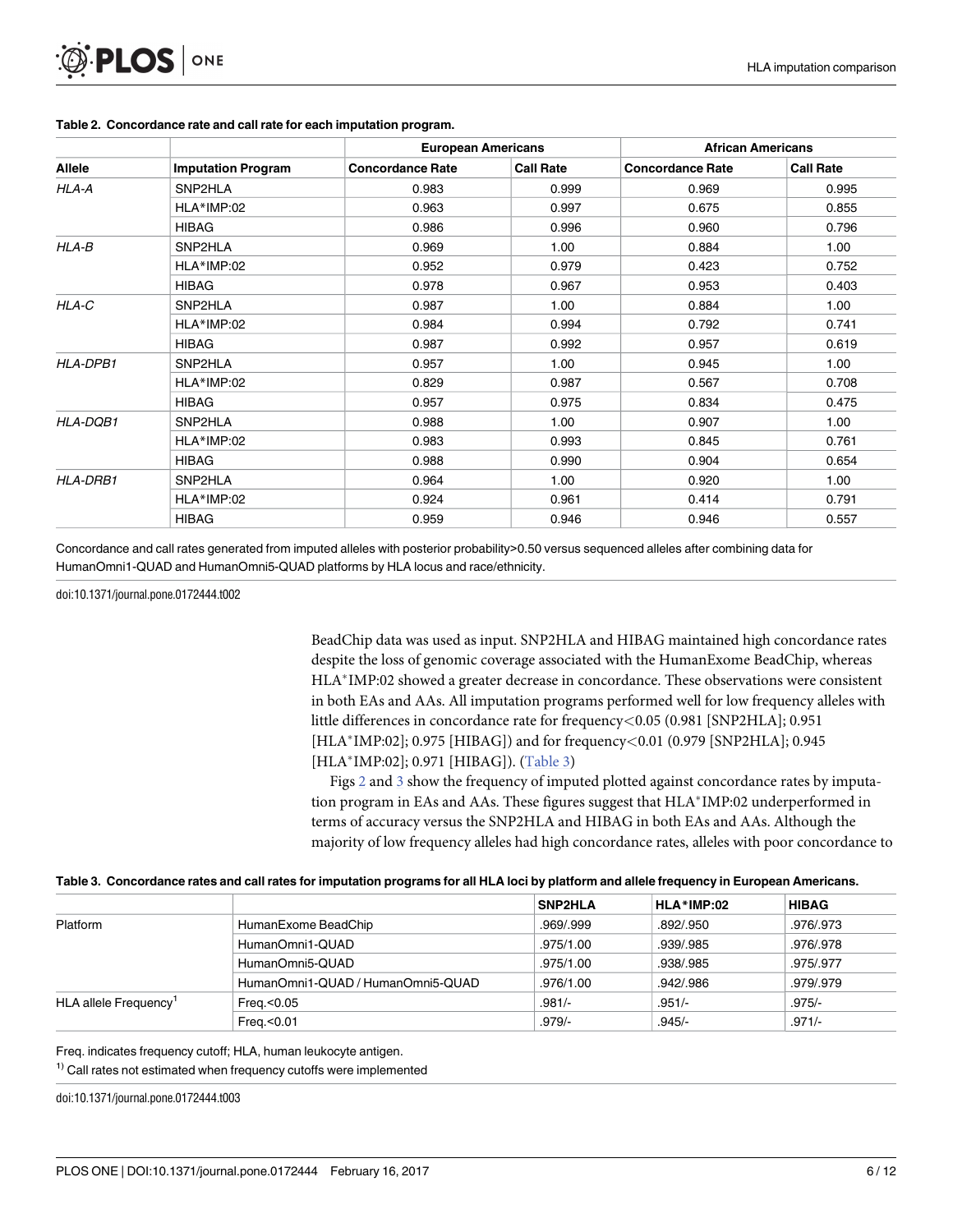<span id="page-6-0"></span>

Concordance Rate vs Allele Freq. - EA

**[Fig](#page-5-0) 2. Allele frequency versus concordance rates of HLA alleles by imputation program in European Americans.** Concordance rates were generated using OMNI1 and OMNI5 combined SNP-level data and posterior probability >0.50 for each imputation program.

doi:10.1371/journal.pone.0172444.g002

sequence data were likely to be low frequency alleles. Concordance rates for individual alleles are listed in the Supplemental Materials (S1 [File](#page-9-0)). [Table](#page-8-0) 4 compares concordance and call rates of common HLA alleles previously associated with autoimmune disease and adverse drug reactions. These disease-associated alleles had high concordance rates for all imputation programs in EAs, but a large decrease in accuracy was observed for disease-associated allele in AAs.

## **Discussion**

We provide a detailed evaluation and comparison of three commonly used HLA imputation programs. Overall, the programs performed similarly in terms of concordance with sequence data in EAs. We observed that HLA imputation accuracy was decreased in AAs and when using genotyping platforms with lower HLA coverage as input. However, SNP2HLA was observed to predict a greater number of HLA alleles with a higher call rate and was most robust when using a platform with limited genomic coverage and when imputing alleles in AAs.

Overall, we observed similar concordance rates to sequence results when compared with previous studies.[[6,10](#page-10-0),[21](#page-11-0)] Our data are also consistent with previous studies which have shown that imputation accuracy was decreased in non-Caucasian populations.[\[6](#page-10-0)[,22\]](#page-11-0) The decrease in accuracy in AAs may have been due to a reduced linkage disequilibrium structure in this race group. Reduced imputation accuracy in AAs may also have been due to the use of the T1DGC as a reference panel, since the T1DGC consists primarily of patients of European descent and previous studies have shown that HLA imputation accuracy is highly dependent on the racial similarity between the test and reference populations.[[6](#page-10-0),[10](#page-10-0)[,21\]](#page-11-0) If individuals in our population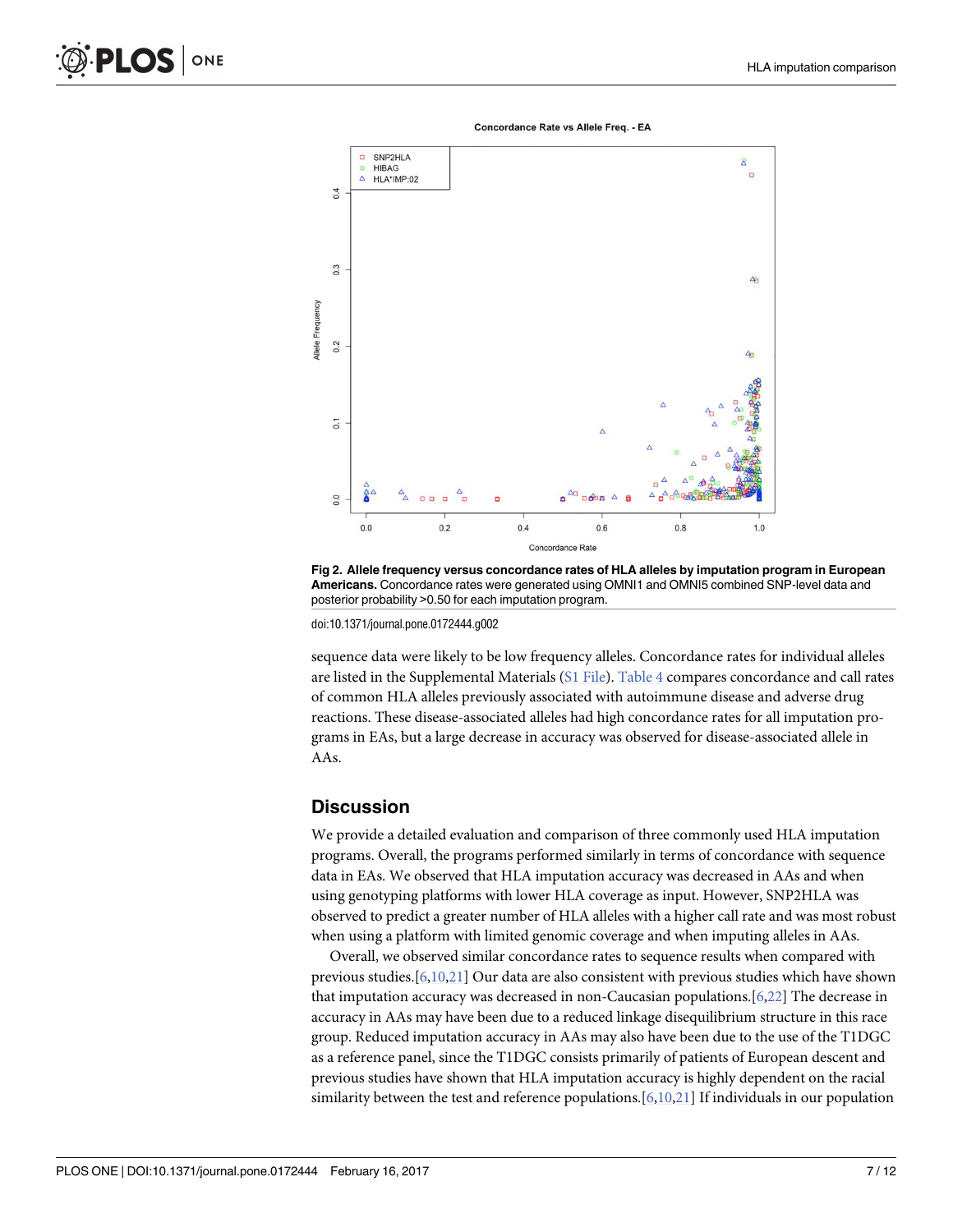<span id="page-7-0"></span>

Concordance Rate vs Allele Freq. - AA

**[Fig](#page-5-0) 3. Allele frequency versus concordance rates of HLA alleles by imputation program in African Americans.** Concordance rates were generated using OMNI1 and OMNI5 combined SNP-level data and posterior probability>0.50 for each imputation program.

doi:10.1371/journal.pone.0172444.g003

carry an HLA allele that is rare or absent from the individuals in the reference panel, the allele would not be imputed. Comparisons of HLA imputation programs in admixed populations are limited. For SNP2HLA, overall imputation accuracies for AAs in this study were high relative to other studies, possibly indicating high European admixture in the AA BioVU population. This observation suggests that SNP2HLA is preferred when an admixed population without a representative reference population is available.

We observed a higher HLA imputation accuracy for each program studied when input genotype data had greater coverage in the HLA region. Our data suggest a preference for genome-wide platforms with greater genomic coverage when imputing HLA alleles. However, HLA imputation was still high when data from the HumanExome BeadChip, which has 2,061 HLA tags, was used as input, suggesting that valuable information can still be gained in the absence of high coverage genome-wide platforms. Our results are consistent with a previous report for  $HLA$ -DRB1 alleles in a Finnish population ( $n = 161$ ) using  $HLA$ <sup>\*</sup>IMP and SNP2HLA, which reported that SNP coverage and quality did not markedly affect HLA imputation results.[\[10\]](#page-10-0) We found a slight but consistent increase in the accuracy of HLA imputation for all programs when genomic coverage of the input platform was increased. We also observed that SNP2HLA was the most robust program with respect to maintaining accuracy despite a loss of genomic coverage.

Although each of the three HLA imputation programs evaluated performed similarly, SNPHLA was observed to have the best accuracy call rates overall for most of the analyses performed. SNP2HLA provided a significant advantage in the number of alleles imputed and outperformed the other two programs in our AA population. The high number of alleles imputed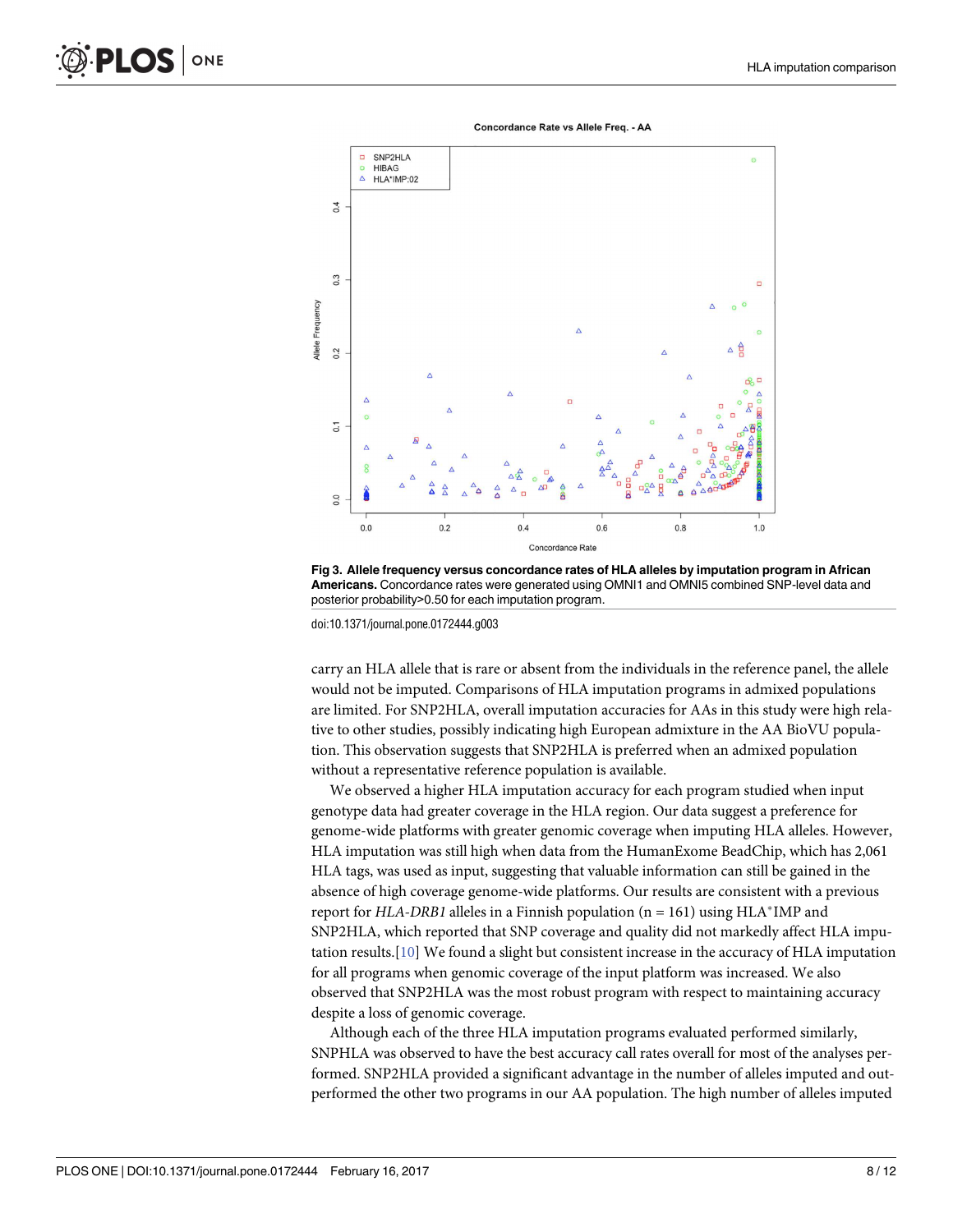<span id="page-8-0"></span>

| <b>HLA Allele</b> | Disease/ADR                               | <b>Imputation Program</b> | Concordance Rate (EAs) <sup>1</sup> | Concordance Rate (AAs) <sup>1</sup> |
|-------------------|-------------------------------------------|---------------------------|-------------------------------------|-------------------------------------|
| B*27:05           | ankylosing spondylitis[24]                | SNP2HLA                   | 0.948                               | 0.667                               |
|                   |                                           | HLA*IMP:02                | 0.936                               | 0.250                               |
|                   |                                           | <b>HIBAG</b>              | 0.933                               | 1.000                               |
| $B*57:01$         | abacavir HSN[17]; flucloxacillin DILI[25] | SNP2HLA                   | 0.996                               | 1.000                               |
|                   |                                           | HLA*IMP:02                | 0.978                               | 0.118                               |
|                   |                                           | <b>HIBAG</b>              | 0.975                               | 1.000                               |
| $B*58:01$         | allopurinol SJS/TEN[26]                   | SNP2HLA                   | 1.000                               | 0.857                               |
|                   |                                           | HLA*IMP:02                | 1.000                               | 0.621                               |
|                   |                                           | <b>HIBAG</b>              | 0.964                               | 0.783                               |
| DQB1*02.01        | Sjogren's Syndrome <sup>[27]</sup>        | SNP2HLA                   | 0.980                               | 0.518                               |
|                   |                                           | HLA*IMP:02                | 0.997                               | 0.957                               |
|                   |                                           | <b>HIBAG</b>              | 0.997                               | 0.698                               |
| DRB1*03:02        | Lupus erythematosus[28]                   | SNP2HLA                   | 0.750                               | 1.000                               |
|                   |                                           | HLA*IMP:02                |                                     | $\blacksquare$                      |
|                   |                                           | <b>HIBAG</b>              | 1.000                               | 0.951                               |
| DRB1*08:01        | primary biliary cirrhosis[29]             | SNP2HLA                   | 0.978                               | 1.000                               |
|                   |                                           | HLA*IMP:02                | 0.882                               | 0.154                               |
|                   |                                           | <b>HIBAG</b>              | 0.951                               |                                     |
| DRB1*04:01        | rheumatoid arthritis[30]                  | SNP2HLA                   | 0.951                               | 0.889                               |
|                   |                                           | HLA*IMP:02                | 0.856                               | 0.179                               |
|                   |                                           | <b>HIBAG</b>              | 0.927                               | 0.158                               |

#### **[Table](#page-6-0) 4. Concordance rate and call rate for important disease-associated and adverse drug reaction-associated alleles.**

Concordance rates were generated using HumanOmni1-QUAD and HumanOmni5-QUAD combined SNP-level data and posterior probability>0.50 for each imputation program by HLA locus and race/ethnicity. HLA indicates human leukocyte antigen; EA, European American; AA, African American; HSN, hypersensitivity; DILI, drug-induced liver injury; NA, not applicable; SJS, Stevens-Johnson Syndrome; TEN, toxic epidermal necrosis  $1)$  "-"indicates that the imputation program did not impute the allele.

doi:10.1371/journal.pone.0172444.t004

with high accuracy offers advantages especially when uncommon alleles are included in analyses. SNP2HLA was also observed to maintain imputation accuracy when genomic coverage was decreased and when imputing alleles for AA individuals. These data suggest that SNP2HLA should be used in preference to  $HLA^*IMP:02$  and  $HIBAG$  in similar populations genotyped on similar platforms.

Since all programs tested had high concordance rates for most alleles in EAs, with the HumanExome BeadChip as input, and in low frequency alleles, selection of HLA programs based on other factors would be reasonable when HLA alleles are being imputed for a homogeneous EA population. Such factors might include data output, computing time, and availability and flexibility of appropriate reference panels. Although all programs impute all the alleles tested in this study, other alleles such as those in *HLA-DPA1* are not imputed in all programs. SNP2HLA also offers output which includes two digit HLA alleles, HLA amino acid changing polymorphisms, and phased output files. However, SNP2HLA has a computational restriction which may force sub-setting of data. In any case, imputation from SNP data may be useable in research setting with large numbers of samples but not likely to have accuracy to justify use in clinical practice.[[23\]](#page-11-0)

The strengths of our study include a large sample size relative to previous publications as well as the inclusion of multiple platforms with varying HLA region coverage. Unlike previous studies, we have performed an extensive set of comparisons within a single population, including both class I and II HLA alleles and multiple race groups, including an admixed US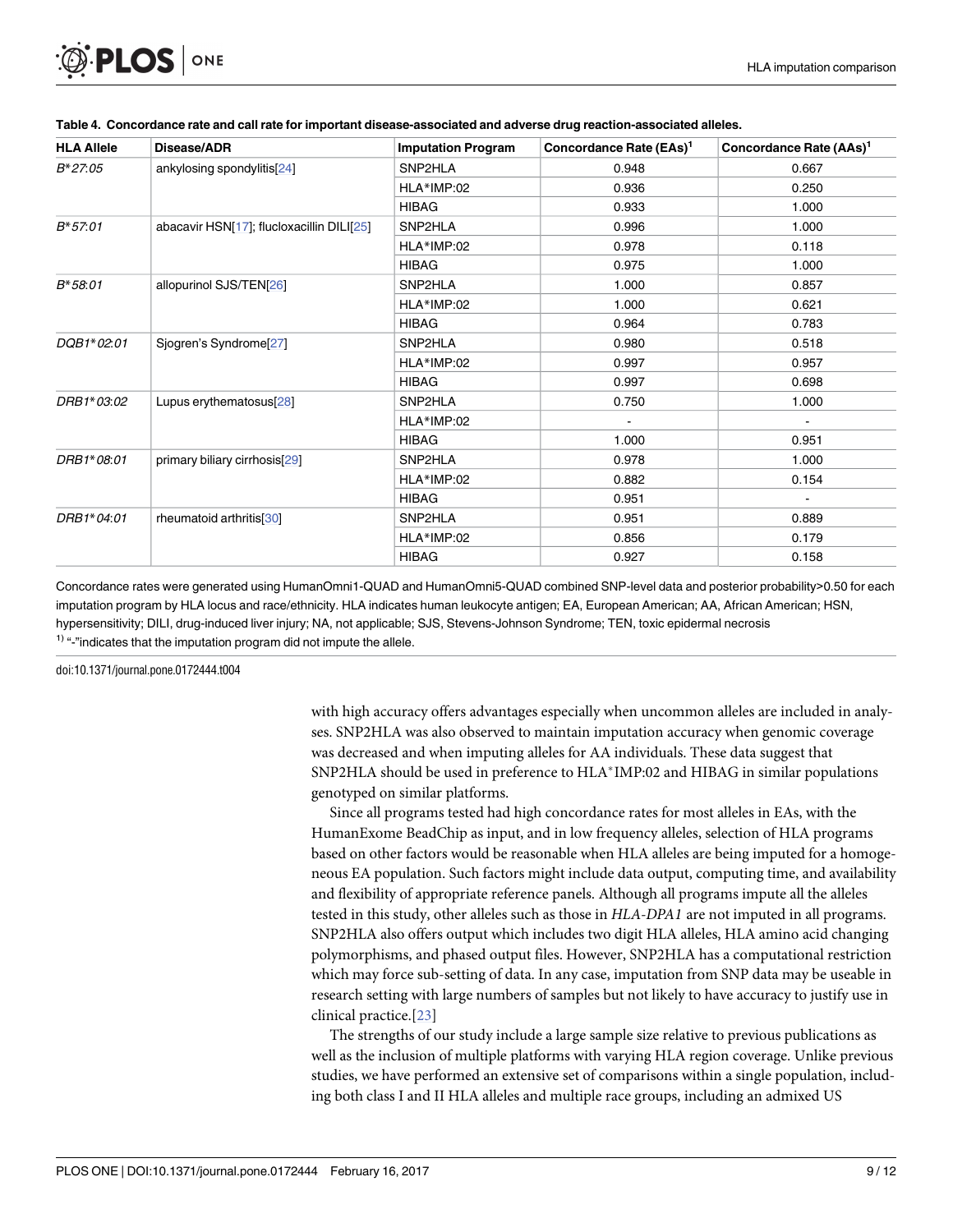<span id="page-9-0"></span>population. Our study has several limitations worthy of mention. A reference population specific to our AA population was not used and this likely contributed to reduced imputation accuracy. However, SNP2HLA was robust in terms of concordance rates in AAs, suggesting that the T1DGC reference population may be sufficient in an admixed US population of AAs. Our approach underscores the limited availability of appropriate reference panels of HLA alleles for non-Caucasian individuals. We also did not sequence *HLA-DQA1* and–*DPA1* alleles and, thus, no comparison was possible for these alleles, although the variability within these genes is known to be low. We also did not examine differences in strand concordance for HLA alleles among the HLA imputation programs. Sequence based typing on a deep sequencing platform is currently considered the gold standard for class I and II high resolution HLA typing, but it can be limited by the smaller number of laboratories that have this expertise and the expense and turnaround time of typing. Since only successfully sequenced samples were included, samples that might have been difficult to sequence were not reflected in our analysis. Although we did compare imputation accuracy using the HumanOmni5-QUAD and HumanOmni1-QUAD platforms as input, we did not genotype samples on both platforms and so these platforms were compared in different subsets of patients. Finally, the racial makeup of the BioVU population precluded an evaluation and comparison of HLA imputation methods in other race/ethnic groups such as Asians or Hispanics.

In most scenarios tested, SNP imputation programs performed similarly in terms of concordance. However, SNP2HLA typically had the highest concordance with robust call rates and provided a significant advantage in the number of alleles imputed. All programs resulted in better concordance in EAs versus AAs and performed similarly for low frequency alleles. Our results suggest that high genomic coverage is preferred as input for HLA allelic imputation. These observations are useful to provide guidance on the best use of HLA imputation methods and elucidate their limitations.

# **Supporting information**

**S1 [File.](http://www.plosone.org/article/fetchSingleRepresentation.action?uri=info:doi/10.1371/journal.pone.0172444.s001) Supplemental materials.** (PDF)

# **Acknowledgments**

The dataset used in the analyses described were obtained from Vanderbilt University Medical Centers BioVU which is supported by institutional funding and by the Vanderbilt CTSA grant ULTR000445 from NCATS/NIH. HumanExome BeadChip genotyping was supported institutionally. Genome-wide genotyping was funded by NIH grants RC2GM092618 from NIGMS/ OD, U01HG004603 from NHGRI/NIGMS, and U19HL065962 from NHGRI/NIGMS. BioVU is supported by institutional funding and by the Vanderbilt CTSA grant UL1TR000445 from NCATS/NIH.

JHK has been supported by the VUMC Clinical Pharmacology Training grant (T32 GM07569), the American Heart Association (16SDG29090005 and 15POST22660017), and an ACCP Research Institute Futures Grants Award from the American College of Clinical Pharmacy. SR is supported by 5U01GM092691-04 and 1R01AR062886-01. The funders had no role in study design, data collection and analysis, decision to publish, or preparation of the manuscript.

# **Author Contributions**

**Conceptualization:** JHK EJP DMR.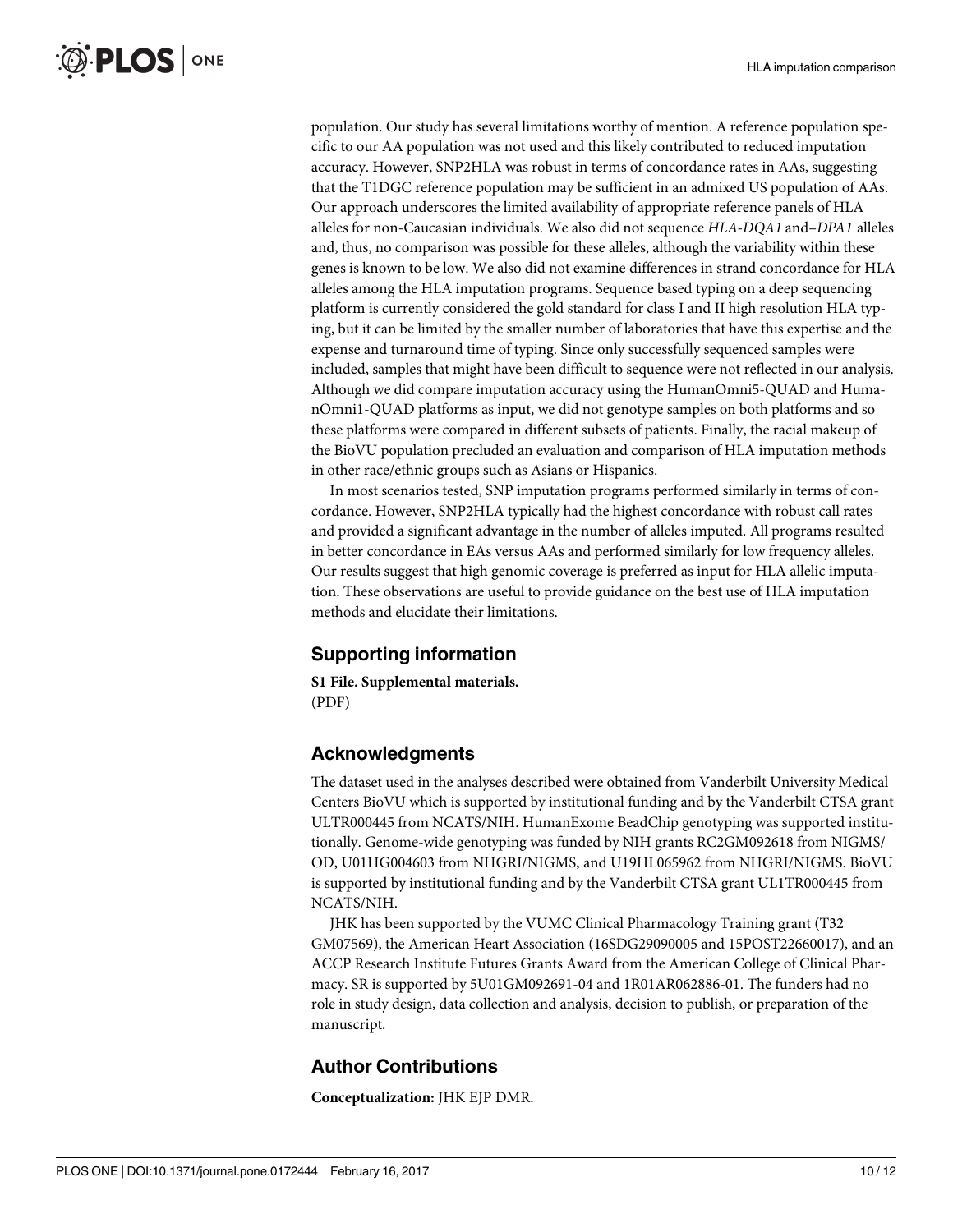<span id="page-10-0"></span>**Data curation:** CMS LB JCD.

**Formal analysis:** CMS LB SG JDM.

**Funding acquisition:** JHK JCD EJP DMR.

**Investigation:** JHK SG JDM SM JCD EJP.

**Methodology:** JHK EJP DMR.

**Project administration:** JHK JCD DMR.

**Resources:** JCD EJP DMR.

**Software:** CMS LB.

**Supervision:** JCD EJP DMR.

**Visualization:** CMS LB AMG.

**Writing – original draft:** JHK.

**Writing – review & editing:** JHK CMS LB SG AMG HES JDM SM JCD EJP DMR.

#### **References**

- **[1](#page-1-0).** Parkes M, Cortes A, van Heel DA, Brown MA (2013) Genetic insights into common pathways and complex relationships among immune-mediated diseases. Nat Rev Genet 14: 661–673. doi: [10.1038/](http://dx.doi.org/10.1038/nrg3502) [nrg3502](http://dx.doi.org/10.1038/nrg3502) PMID: [23917628](http://www.ncbi.nlm.nih.gov/pubmed/23917628)
- **[2](#page-1-0).** Leslie S, Donnelly P, McVean G (2008) A statistical method for predicting classical HLA alleles from SNP data. Am J Hum Genet 82: 48–56. doi: [10.1016/j.ajhg.2007.09.001](http://dx.doi.org/10.1016/j.ajhg.2007.09.001) PMID: [18179884](http://www.ncbi.nlm.nih.gov/pubmed/18179884)
- **[3](#page-1-0).** Raychaudhuri S, Sandor C, Stahl EA, Freudenberg J, Lee HS, Jia X, et al. (2012) Five amino acids in three HLA proteins explain most of the association between MHC and seropositive rheumatoid arthritis. Nat Genet 44: 291–296. doi: [10.1038/ng.1076](http://dx.doi.org/10.1038/ng.1076) PMID: [22286218](http://www.ncbi.nlm.nih.gov/pubmed/22286218)
- **[4](#page-1-0).** Sawcer S, Hellenthal G, Pirinen M, Spencer CC, Patsopoulos NA, Moutsianas L, et al. (2011) Genetic risk and a primary role for cell-mediated immune mechanisms in multiple sclerosis. Nature 476: 214– 219. doi: [10.1038/nature10251](http://dx.doi.org/10.1038/nature10251) PMID: [21833088](http://www.ncbi.nlm.nih.gov/pubmed/21833088)
- **[5](#page-1-0).** Okada Y, Momozawa Y, Ashikawa K, Kanai M, Matsuda K, Kamatani Y, et al. (2015) Construction of a population-specific HLA imputation reference panel and its application to Graves' disease risk in Japanese. Nat Genet 47: 798–802. doi: [10.1038/ng.3310](http://dx.doi.org/10.1038/ng.3310) PMID: [26029868](http://www.ncbi.nlm.nih.gov/pubmed/26029868)
- **[6](#page-1-0).** Levin AM, Adrianto I, Datta I, Iannuzzi MC, Trudeau S, McKeigue P, et al. (2014) Performance of HLA allele prediction methods in African Americans for class II genes HLA-DRB1, -DQB1, and -DPB1. BMC Genet 15: 72. doi: [10.1186/1471-2156-15-72](http://dx.doi.org/10.1186/1471-2156-15-72) PMID: [24935557](http://www.ncbi.nlm.nih.gov/pubmed/24935557)
- **[7](#page-1-0).** Zheng X, Shen J, Cox C, Wakefield JC, Ehm MG, Nelson MR, et al. (2014) HIBAG—HLA genotype imputation with attribute bagging. Pharmacogenomics J 14: 192–200. doi: [10.1038/tpj.2013.18](http://dx.doi.org/10.1038/tpj.2013.18) PMID: [23712092](http://www.ncbi.nlm.nih.gov/pubmed/23712092)
- **[8](#page-1-0).** Dilthey AT, Moutsianas L, Leslie S, McVean G (2011) HLA\*IMP—an integrated framework for imputing classical HLA alleles from SNP genotypes. Bioinformatics 27: 968–972. doi: [10.1093/bioinformatics/](http://dx.doi.org/10.1093/bioinformatics/btr061) [btr061](http://dx.doi.org/10.1093/bioinformatics/btr061) PMID: [21300701](http://www.ncbi.nlm.nih.gov/pubmed/21300701)
- **[9](#page-1-0).** Jia X, Han B, Onengut-Gumuscu S, Chen WM, Concannon PJ, Rich SS, et al. (2013) Imputing amino acid polymorphisms in human leukocyte antigens. PLoS One 8: e64683. doi: [10.1371/journal.pone.](http://dx.doi.org/10.1371/journal.pone.0064683) [0064683](http://dx.doi.org/10.1371/journal.pone.0064683) PMID: [23762245](http://www.ncbi.nlm.nih.gov/pubmed/23762245)
- **[10](#page-1-0).** Vlachopoulou E, Lahtela E, Wennerstrom A, Havulinna AS, Salo P, Perola M, et al. (2014) Evaluation of HLA-DRB1 imputation using a Finnish dataset. Tissue Antigens 83: 350–355. doi: [10.1111/tan.12343](http://dx.doi.org/10.1111/tan.12343) PMID: [24666112](http://www.ncbi.nlm.nih.gov/pubmed/24666112)
- **[11](#page-1-0).** Khor SS, Yang W, Kawashima M, Kamitsuji S, Zheng X, Nishida N, et al. (2015) High-accuracy imputation for HLA class I and II genes based on high-resolution SNP data of population-specific references. Pharmacogenomics J 15: 530–537. doi: [10.1038/tpj.2015.4](http://dx.doi.org/10.1038/tpj.2015.4) PMID: [25707395](http://www.ncbi.nlm.nih.gov/pubmed/25707395)
- **[12](#page-1-0).** Nunes K, Zheng X, Torres M, Moraes ME, Piovezan BZ, Pontes GN, et al. (2016) HLA imputation in an admixed population: An assessment of the 1000 Genomes data as a training set. Hum Immunol 77: 307–312. doi: [10.1016/j.humimm.2015.11.004](http://dx.doi.org/10.1016/j.humimm.2015.11.004) PMID: [26582005](http://www.ncbi.nlm.nih.gov/pubmed/26582005)